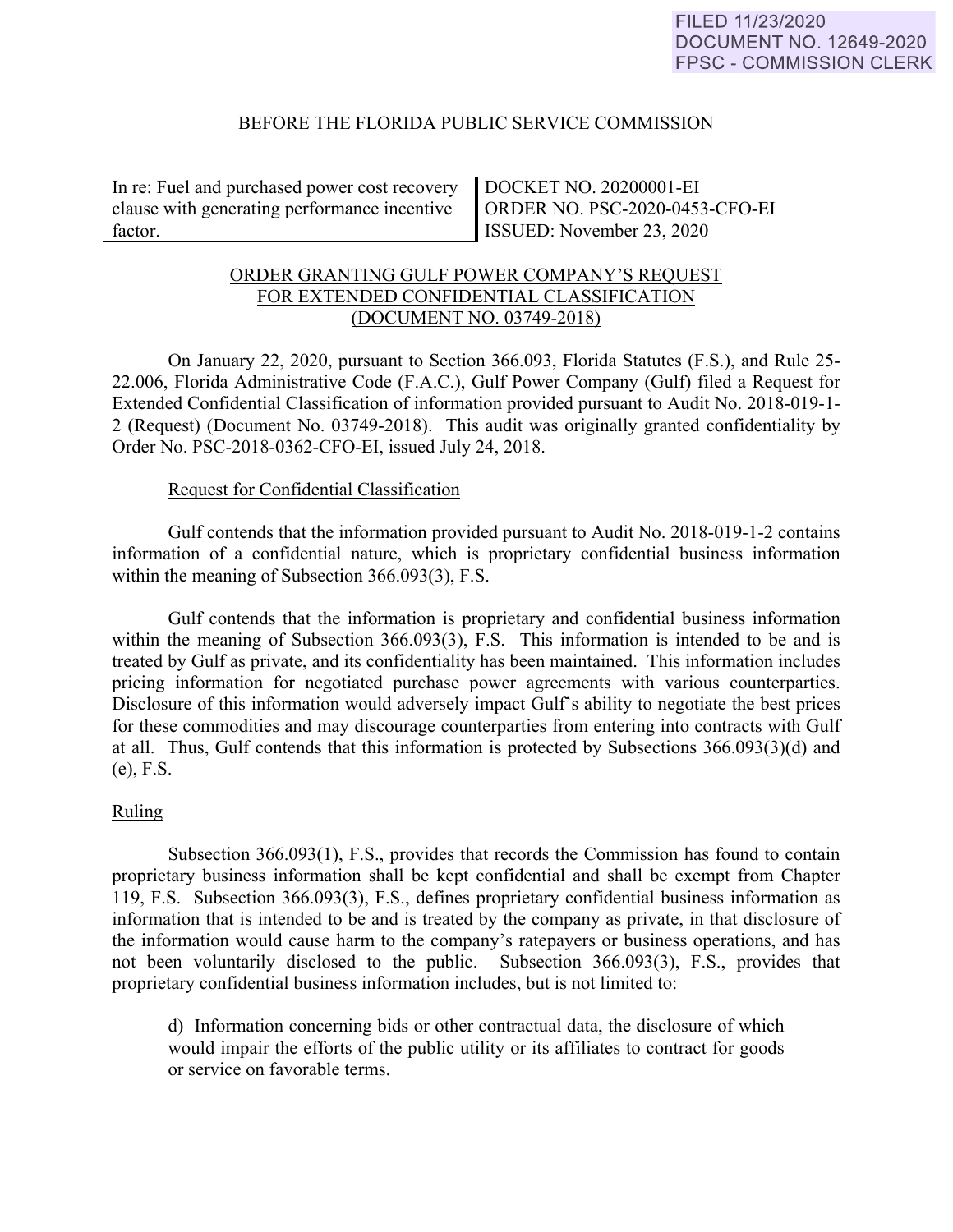(e) Information relating to competitive interests, the disclosure of which would impair the competitive business of the provider of the information.

 Upon review, it appears the information and data provided in this request satisfies the criteria set forth in Subsection 366.093(3), F.S., for classification as proprietary confidential business information. The pricing information for purchase power agreements appear to be "information concerning bids or other contractual data, the disclosure of which would impair the efforts of the public utility or its affiliates to contract for goods or services on favorable terms" and "information relating to competitive interests, the disclosure of which would impair the competitive business of the provider of the information." Thus the information identified in Document No. 03749-2018, shall be granted confidential classification.

Pursuant to Subsection 366.093(4), F.S., the information for which confidential classification is granted herein shall remain protected from disclosure for a period of up to 18 months from the date of issuance of this Order. At the conclusion of the 18-month period, the confidential information will no longer be exempt from Subsection 119.07(1), F.S., unless Gulf or another affected person shows, and the Commission finds, that the records continue to contain proprietary confidential business information.

Based on the foregoing, it is hereby

 ORDERED by Andrew Giles Fay, as Prehearing Officer, that Gulf Power Company's Request for Confidential Classification for portions of Audit No. 2018-019-1-2 (Document No. 03749-2018), is granted. It is further

 ORDERED that the information in Document No. 03749-2018, for which confidential classification has been granted, shall remain protected from disclosure for a period of up to 18 months from the date of issuance of this Order. It is further

 ORDERED that this Order shall be the only notification by the Commission to the parties of the date of declassification of the materials discussed herein.